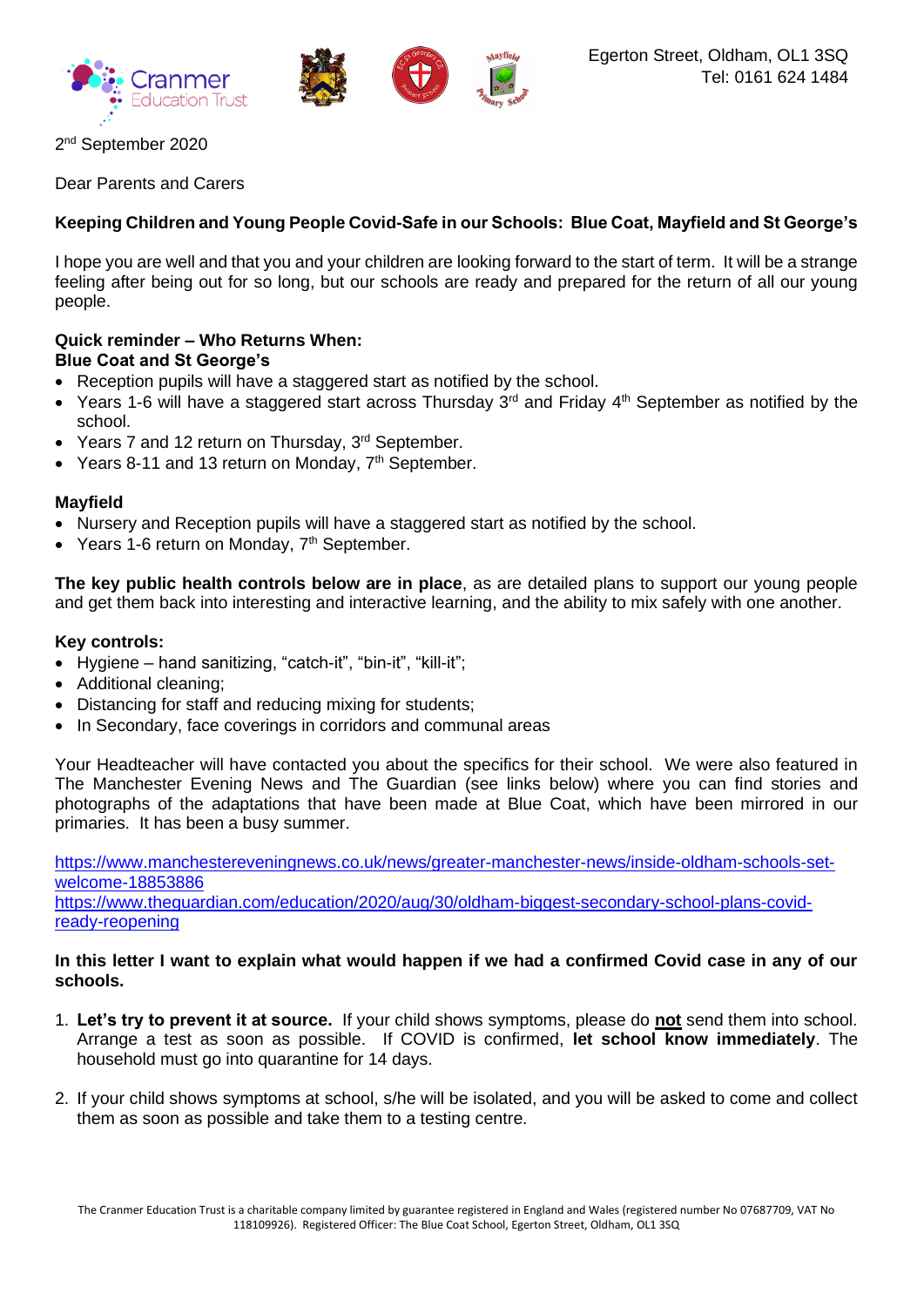

3. If we hear from a parent or directly from the Public Health Authority, that a child (or member of staff) has tested positive, we will check who they have been in contact with. "In contact" means within 2 metres for 15 minutes or 1 metre for up to a minute within the past 48 hours.

Therefore, it will be those children they sit closest to in their lessons and who they sit close to on a school bus. **Walking** to school or from the bus stop is different because the young person is outside, but we all need to emphasise to young people that they should keep their distance. We **know** who the young person has been close to because we keep seating plans for **all** lessons. For secondary students, we know where groups normally sit/stand on the designated school buses.

4. The school will get in touch with the parents of a child who has been in contact (see above) in the past 48 hours with a confirmed case and advise them by text/email/phone call that they need to collect their young person who has to quarantine for 14 days. The rest of the household **doesn't** have to quarantine, unless their child contracts COVID. Since people can have Covid without necessarily having symptoms it is advisable that parents organise a test. The advice will be in a letter that the young person will be given for their parents.

If children are quarantined, we will do our best to ensure they are supported in learning at home.

If we had more than one confirmed case at any time, we would be analysing any possible connections between them, to see whether there is in-school transmission between a particular group of students or through a member of staff; or whether the cases are actually quite separate and distinct, a result of transmission in the community, which the Public Health Authority will follow up.

If we had several cases which are apparently linked to school transmission, we would be working very closely with the Public Health Authority to ensure that we make the right call.

#### 5. **Communication**

We know how quickly rumours can fly around social media, and that this can make people anxious, so we will be absolutely transparent and will contact parents to update you on any confirmed cases and the action the school has taken. **Please trust us to be open with you, rather than any social media speculation.**

Please also bear in mind that we have done everything possible to keep the "bubbles" apart and to manage distancing in classrooms. Therefore, a confirmed case in one class will not affect all the pupils in that class or year group. Our systems mean that school contacts can be quickly narrowed down.

#### 6. **Symptoms**

When young people return to school in the autumn in **any** school year, we will also experience a round of coughs and colds. In addition, the hay fever season hasn't yet finished. So, there may be cases where students appear have some potential Covid-like symptoms but actually it isn't Covid.

In the spirit of home and school working together, we expect that parents, who know their children far better than the schools can, will check symptoms at home, take a precautionary approach and arrange for young people to have a test, if appropriate.

**We will monitor the situation in all our schools very closely**. If we are concerned about a pupil, we will send them home and contact those who have been close to the child, confidentially, to advise them to get a test, even if COVID hasn't actually been confirmed, i.e. we will manage and mitigate risk.

### **Recent Government Guidance re Potential School Closures/Rotas (National Contain Framework)**

This was issued on Friday, 28<sup>th</sup> August at 7.00pm. The new "tiers" of national intervention apply to educational settings **only** so whilst some boroughs in Greater Manchester (including currently Oldham) are in "intervention" status, which means that there are local restrictions on, for example, mixing in different